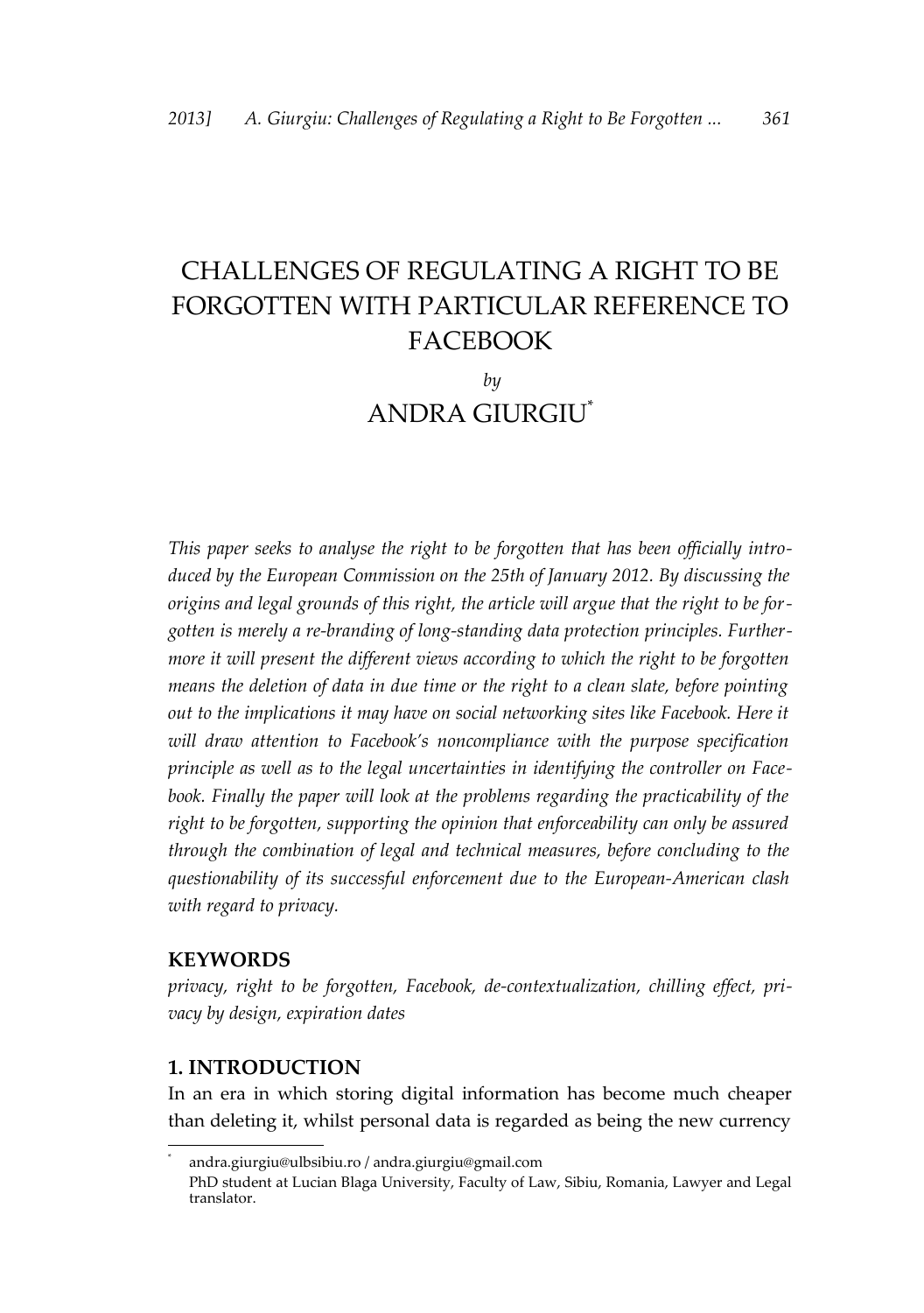on the Internet<sup>[1](#page-1-0)</sup>, there is no wonder that people grow more and more concerned when it comes to protecting their privacy.

From the "right to be let alone", as it was initially brought forward by the famous American lawyers Warren and Brandais<sup>[2](#page-1-1)</sup>, the concept of privacy developed to the extent that it included the individual's right to self-de-termination<sup>[3](#page-1-2)</sup>, understood as a right to construct, control and organize one's private life according to one's own wishes and conceptions.

In a digitalized world however, where we buy our clothes and pay our bills over the Internet, relying on it for the satisfaction of our daily needs, our secret wishes or simply for keeping up the illusion of not being alone through online chats with friends, acquaintances or even with strangers, the amount of information we put out there about ourselves is enormous. The digital reflection of our personality, the digital traces we are leaving every day have grown to become a threat to our future development.

A worrying evolution of social relations with regard to people's right to privacy and data protection is social networking. There is nothing new about your future employer looking you up on the Internet and stumbling upon photos of you on Facebook in which you act anything but professional and thus refusing you the chance of a job you have so eagerly wanted. This is one of the most feared scenarios among individuals and it is anything but unreasonable as the *Drunken Pirate case*[4](#page-1-3) demonstrates.

The main problem relies in the fact that the rapidly changing societal model has not allowed for legal norms to catch up, just yet. The Data Pro-tection Directive<sup>[5](#page-1-4)</sup> was adopted at times when technology was less evolved and the flow of personal information significantly lower. Nowadays, widespread data storage and data mining pose serious threats to the individual's

<span id="page-1-0"></span>Ausloos, J. 2012, The "Right to be Forgotten - Worth Remembering?", *Computer Law and Security Review*, vol. 28, no. 2, pp. 143-152.

<span id="page-1-1"></span><sup>2</sup> Warren, S. D., Brandeis, L. D. 1890, "The Right to Privacy", *Harvard Law Review* vol. 4, no. 5, pp. 193-220.

<span id="page-1-2"></span><sup>&</sup>lt;sup>3</sup> Hornung, G., Schnabel, C. 2009, "Data protection in Germany I: The population census decision and the right to informational self-determination", *Computer Law and Security Review*, vol. 25, no. 1, pp. 84-88.

<span id="page-1-3"></span><sup>&</sup>lt;sup>4</sup> This is the case of Stacy Snyder, an aspiring teacher who was denied her teaching certificate because of an online photo that showed her in costume wearing a pirate's hat and drinking from a plastic cup. The university administration considered it to be improper and unprofessional behaviour for a teacher thus refusing her the teaching certificate. Removing the photo was no option to repare the damage as it has been catalogued by search engines and achieved by web crawlers. This case is very well described by Mayer-Schönberger, V. 2009, *Delete. The Virtue of Forgetting in the Digital Age*, Princeton and Oxford, pp. 1-2.

<span id="page-1-4"></span><sup>&</sup>lt;sup>5</sup> Directive 95/46/EC of the European Parliament and of the Council of 24 October 1995 on the protection of individuals with regard to the processing of personal data and on the free movement of such data (Data Protection Directive), O.J. L 281, 23.11.1995, pp. 0031-0050.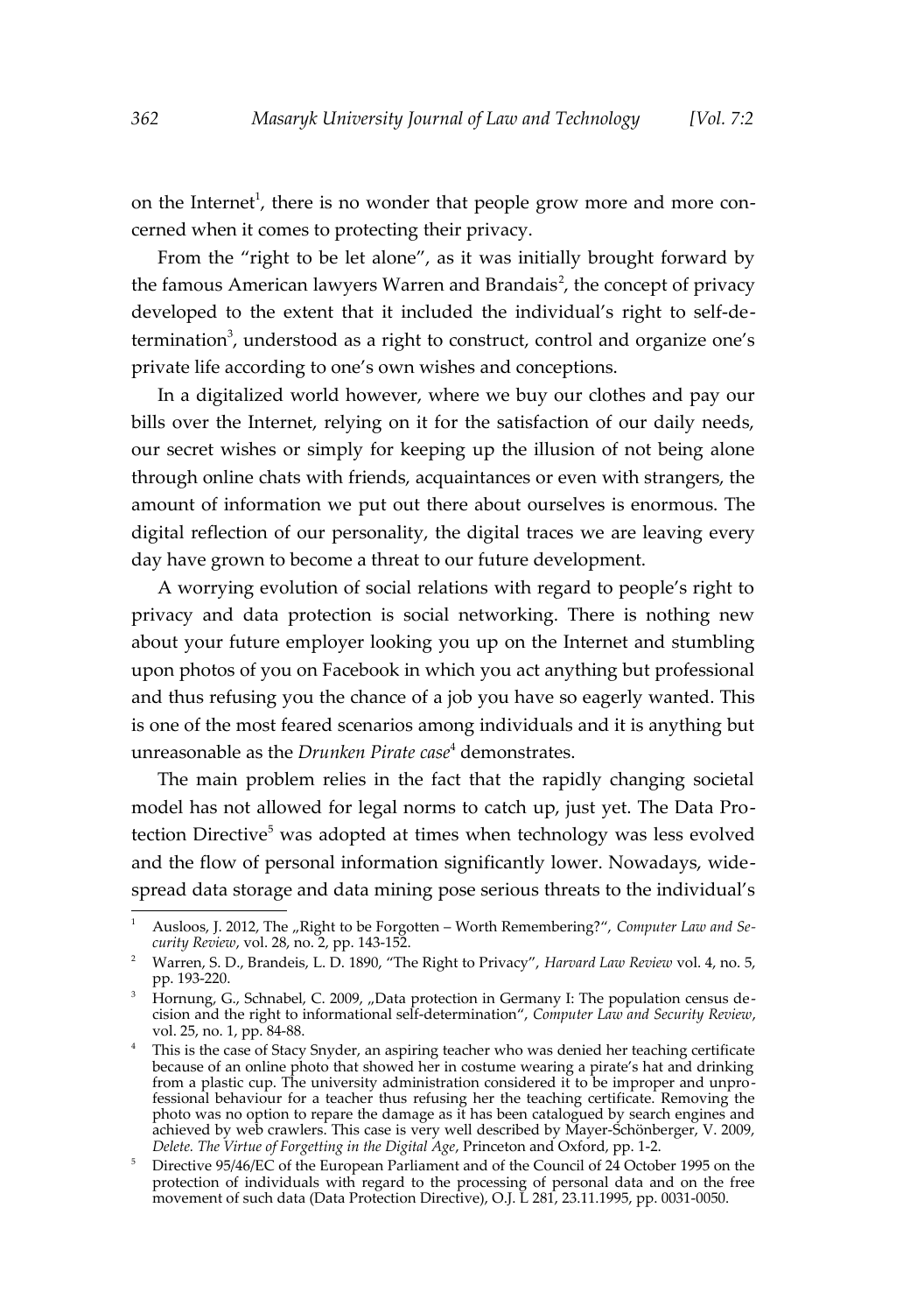rights to privacy and data protection and the directive seems especially outdated when it comes to protecting these rights in the online environment.

European regulators have long understood the need for adaptation and there have been many discussions around a new European framework for protecting people's privacy. These have resulted in the Commission's Proposal for a Regulation on the protection of individuals with regard to the processing of personal data and on the free movement of such data, also known as General Data Protection Regulation<sup>[6](#page-2-0)</sup>, which was officially released on the  $25<sup>th</sup>$  of January 2012. Among other novelties the proposed regulation intends to strengthen individuals' rights by introducing a so-called "right to be forgotten"<sup>[7](#page-2-1)</sup>. According to Viviane Reding the right to be forgotten is intended to cope with privacy risks online by empowering individuals to control their own identity in the online environment. Thus, "If an individual no longer wants his personal data to be processed or stored by a data controller, and if there is no legitimate reason for keeping it, the data should be removed from their system"<sup>[8](#page-2-2)</sup>. Although welcomed, regulating a right to be forgotten is easier said than done.

In the following the article will present an overview of this right, with regard to its origins, its legal grounds and the different conceptions about it, before proceeding to a further analysis of the meaning and impact of the right to be forgotten with regard to social networks, more specifically to Facebook.

#### **2. DANGERS OF THE INFORMATION SOCIETY**

As Victor Mayer-Schönberger eloquently points out, in the digital age the balance has shifted from forgetting as a norm to the default of remembering due to cheap storage, easy retrieval and the global reach of information through global digital networks; in other words, "Today, forgetting has become costly and difficult, while remembering is inexpensive and easy"[9](#page-2-3) .

<span id="page-2-0"></span><sup>6</sup> Proposal for a Regulation of the European Parliament and of the Council on the protection of individuals with regard to the processing of personal data and on the free movement of such data (General Data Protection Regulation), COM(2012) 11 final, Brussels, 25.01.2012, viewed 14.07.2012, <http://eur-lex.europa.eu/LexUriServ/LexUriServ.do?uri=COM:2012:00 11:FIN:EN:PDF>.

<span id="page-2-1"></span><sup>&</sup>lt;sup>7</sup> Art. 17 of the General Data Protection Regulation COM(2012) 11 final.

<span id="page-2-2"></span><sup>8</sup> Speech Reding, V., The EU Data Protection Reform 2012: Making Europe the Standard Setter for Modern Data Protection Rules in the Digital Age, Innovation Conference Digital, Life, Design, Munich, 22 January 2012.

<span id="page-2-3"></span><sup>9</sup> Mayer-Schönberger, V. 2009, *Delete: The Virtue of Forgetting in the Digital Age*, Princeton and Oxford, pp. 62-92.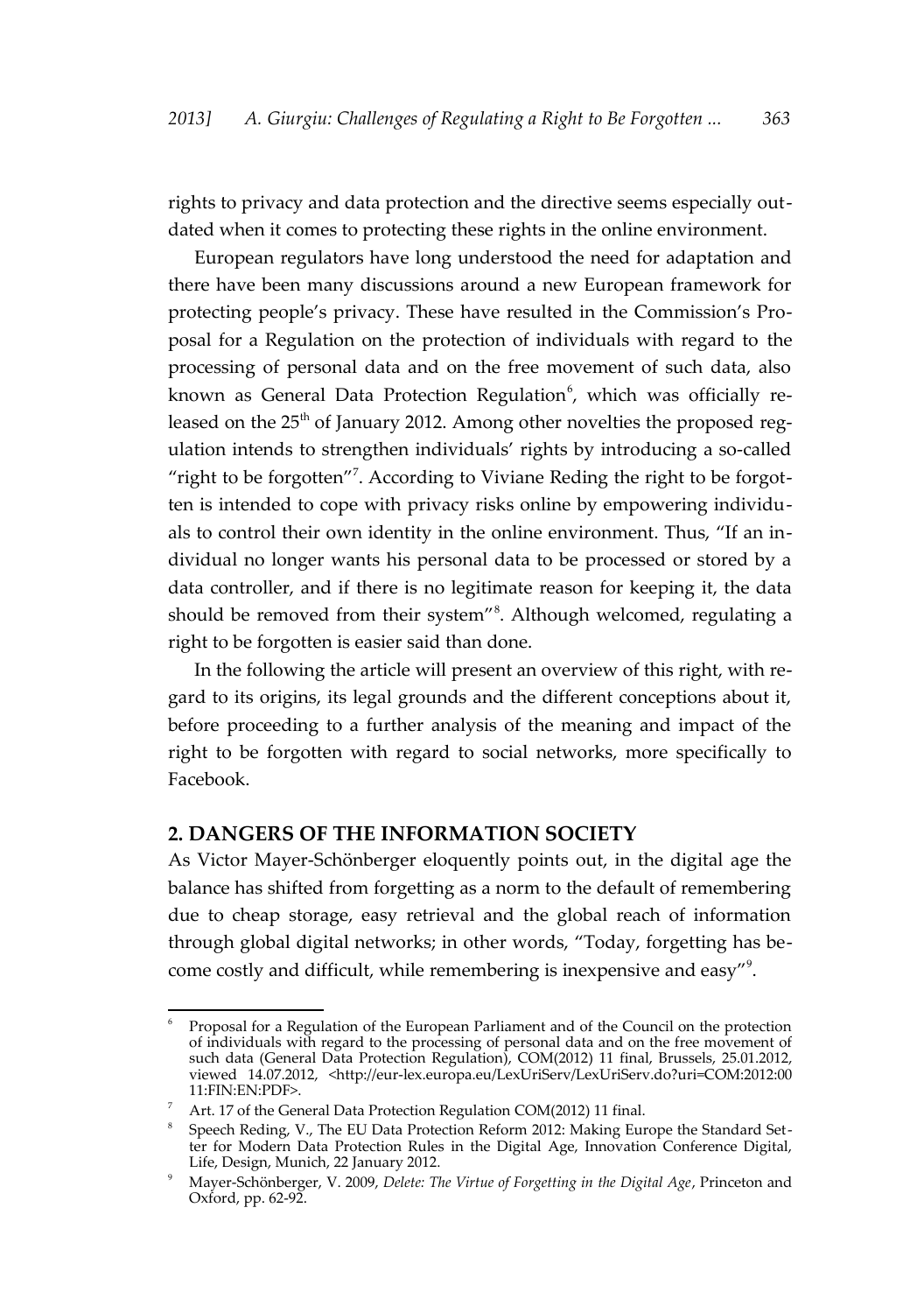This social phenomenon has resulted in the accumulation of more and more personal data risking to be misused. Digitalization is said to have a "chilling effect" (Mayer-Schönberger, 2009, p. 12) on the individual's present actions. His freedom of expression and the right to self-development are threatened by constant auto-censorship for fear of future negative consequences.

Another major risk recognized in the build-up of personal data is that of de-contextualization of information. Mayer-Schönberger (2009, p. 89) speaks of the dangers of de- and re-contextualization of digital information escaping the control of the original creator when describing the phenomenon of rearrangement and redistribution of Michael Wesch's video Web 2.0. The term is also used by Dumortier with regard to Facebook "to conceptualize what happens when behaviours or information are used in a context other than that for which they were intended."[10](#page-3-0) This represents a major risk on a social networking site (SNS) like Facebook that requires individuals to provide real name and information when registering. According to Facebook's Statement of Rights and Responsibilities', Section 4 Registration and Account Security, "Facebook users provide their real names and information"[11](#page-3-1). A recent practice of the social networking site was asking other users whether their friends use the account under their real names or not<sup>[12](#page-3-2)</sup>.

The interdiction of using pseudonyms as well as the verification of the real identities of users by asking friends to confirm it seems especially questionable with regard to people's right to privacy and personal data protection. According to Article 29  $WP^{13}$  $WP^{13}$  $WP^{13}$  "SNS should consider carefully if they can justify forcing their users to act under their real identity rather than under a pseudonym. There are strong arguments in favor of giving users choice in this respect and in at least one Member State, this is a legal requirement. The arguments are particularly strong in the case of SNS with wide membership." This is especially the case of Facebook with millions of members worldwide.

<span id="page-3-0"></span><sup>&</sup>lt;sup>10</sup> Dumortier, F. 2010, "Facebook and Risks of "De-contextualization" of Information", in Gutwirth, S., Poullet, Y. & De Hert, P, *Data Protection in a Profiled World*, Springer, pp. 119- 137.

<span id="page-3-1"></span> $11$  http://www.facebook.com/legal/terms, viewed 17.07.2012.

<span id="page-3-2"></span><sup>&</sup>lt;sup>12</sup> Smith, H. 2011, *Facebook 'to ask users to identify friends as security measure'*, viewed 22.07.2012, <http://www.metro.co.uk/tech/853846-facebook-to-ask-users-to-identify-friends-as-securitymeasure>.

<span id="page-3-3"></span><sup>&</sup>lt;sup>13</sup> Article 29 Data Protection Working Party, Opinion 5/2009 on online social networking, WP 163, 12.06.2009, viewed 23.07.2012, <http://ec.europa.eu/justice/policies/privacy/docs/wpdocs/2009/wp163\_en.pdf>.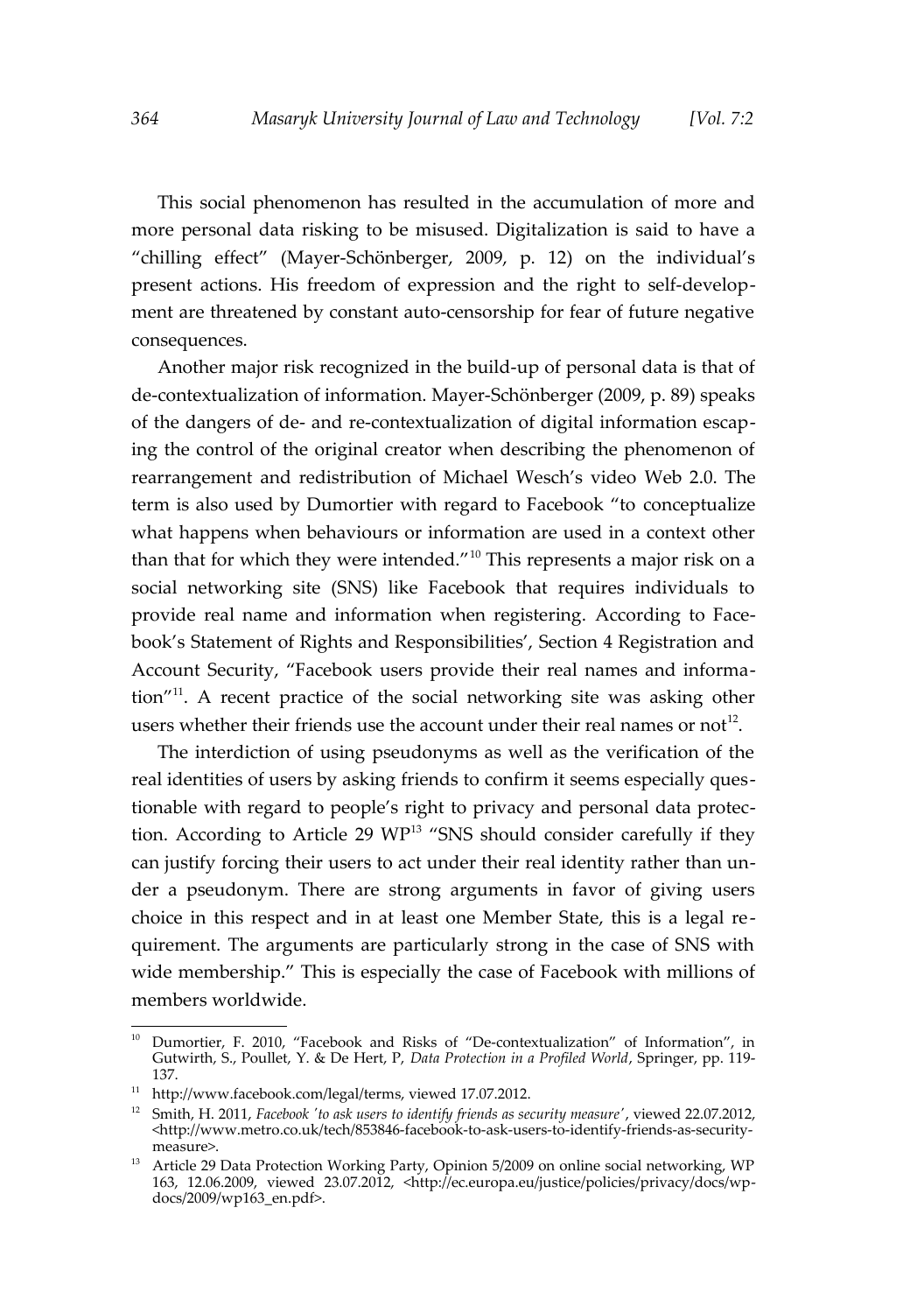The site connects the "virtual bodies" of their members with their "realworld" correspondents using "real world identification signs" such as pictures, videos, and other such communication forms (Dumortier, 2009) so that for the avarage Facebook member who uses the site more than once every day this means leaving an endlessly long digital trail. Deleting this trail, or even just parts and bits of it, becomes therefore extremely difficult.

# **3. ORIGINS AND LEGAL GROUND OF THE RIGHT TO BE FORGOTTEN**

#### **3.1 ORIGINS**

As regards the origins of the right to be forgotten, the dominant opinion is that advocating for its development from the right to privacy<sup>[14](#page-4-0)</sup>. The right to be forgotten is said to rely on the collection limitation principle, the purpose specification principle and the use limitation principle as set down in the Data Protection Directive.

There are however voices linking it not to the right to privacy but to the right to identity<sup>[15](#page-4-1)</sup>. Andrade (2012) is sharing Gutwirth's view that "it is very doubtful that such a 'right to be forgotten' could be construed as a spin off of the right to privacy, since most of the time conflicts concern public facts (for instance, persons involved as victims or as witnesses of a crime) that are not protected by privacy rights"<sup>[16](#page-4-2)</sup>.

There is also the proprietary approach to privacy<sup>[17](#page-4-3)</sup> according to which one is the owner of his personal data thus having a certain control right over it. The right to be forgotten is said to be taking this approach as it allows individuals to decide what happens with the information and to maintain control after disclosure (Ausloos, 2012). The proprietary approach is therefore considered to be more effective as it gives individuals affirmative rights without the need to demonstrate harm. Moreover the "erga omnes"

<span id="page-4-0"></span><sup>&</sup>lt;sup>14</sup> Bernal, 2011, Wong, 2008, Dumortier 2009, Rosen, 2012, Castellano 2012, Weber, 2011 etc.

<span id="page-4-1"></span><sup>&</sup>lt;sup>15</sup> Andrade, N. N. G. 2012, "Oblivion: The Right to be Different from Oneself – Reproposing the Right to be Forgotten, VII International Conference on Internet, Law & Politics. Net Neutrality and other challenges for the future of the Internet, Revista de Internet, Derecho y Política, no. 13, pp. 122-137, viewed 05.07.2012, <http://papers.ssrn.com/sol3/papers.cfm?abstract\_id=2033155>.

<span id="page-4-2"></span><sup>16</sup> Gutwirth, S. 2009, "Beyond identity?", *Identity in the Information Society*, vol. 1, no. 1, pp. 122-133.

<span id="page-4-3"></span><sup>&</sup>lt;sup>17</sup> Purtova, N. 2010, "Property in personal data: Second life of an old idea in the age of cloud computing, chain informatisation, and ambient intelligence", in Gutwirth, S., Poullet, Y., De Hert, P. & Leenes, R. (eds.), *Computers, Privacy and Data Protection: an Element of Choice*, Springer, Dordrecht, Heidelberg, London and New York, pp. 39-64.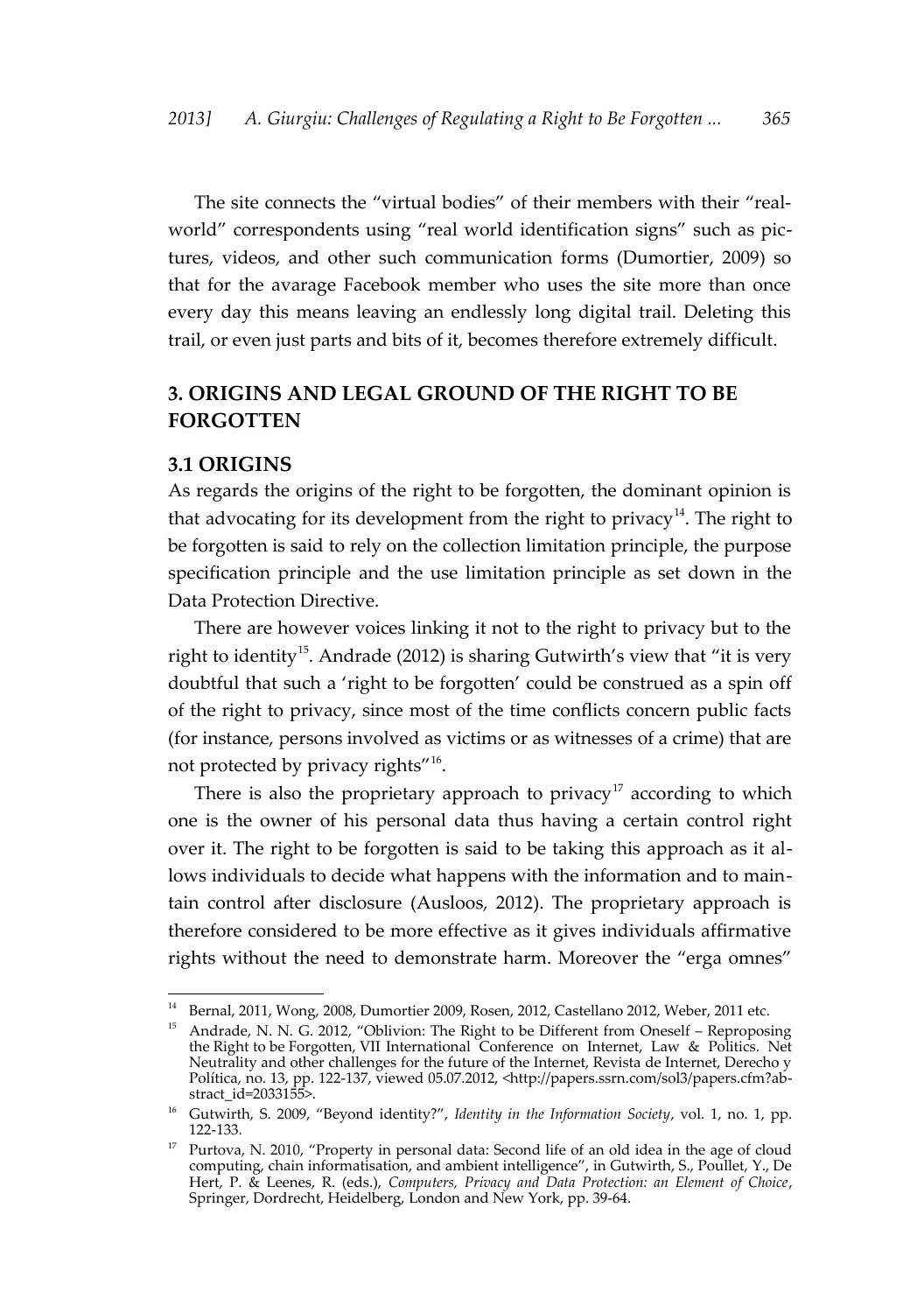effect containing a general obligation of refraining from any action that could impede on the subject's right to property over his data would be bet-ter suited for the enforcement of the right to be forgotten<sup>[18](#page-5-0)</sup>.

#### **3.2 LEGAL GROUNDS**

The right to be forgotten is said to be a new right that was introduced for the first time by the proposed Data Protection Regulation. This paper argues however in favour of the fact that it is a mere re-branding of long standing data protection rules. To support this argument we would like to point out to the Data Protection Directive which, under the title "Right of access"<sup>[19](#page-5-1)</sup>, grants data subjects' the right of rectification, erasure or blocking. The Directive refers to processing operations, which do not comply with its provisions, "in particular because of the incomplete or inaccurate nature of the data". The lack of compliance can also result from violations of the general rules on the lawfulness of the processing, including the infringement of the principles relating to data quality as stated in article 6 of the Directive, of the criteria for legitimate data processing listed in article 7 as well as of the conditions for processing special categories of data.

The proposed regulation for data protection refers in article 17 to the right to be forgotten and the right to erasure. The text of the provision speaks however only of the right to erasure, which is granted to data subjects in four cases:

- a. When the data are no longer necessary in relation to the purposes for which they were collected or otherwise processed;
- b. When the data subject withdraws consent on which the processing is based or when the storage period consented to has expired, and where there is no legal ground for the processing of the data;
- c. When the data subject objects to the processing; and
- d. When the processing does not comply with the Regulation for other reasons.

By comparing these provisions to the ones from the current Data Protection Directive one may find the sole reaffirmation of long standing data protection principles such as the purpose limitation principle, the principle of

<span id="page-5-0"></span><sup>&</sup>lt;sup>18</sup> Koops, B.-J. 2011, "Forgetting Footprints, Shunning Shadows. A critical analysis of the "Right to be Forgotten" in Big Data Practice", SCRIPTed, vol. 8, no. 3, pp. 229-256, viewed 05.07.2012, <http://papers.ssrn.com/sol3/papers.cfm?abstract\_id=1986719>.

<span id="page-5-1"></span><sup>&</sup>lt;sup>19</sup> Article 12 (b) of the Data Protection Directive.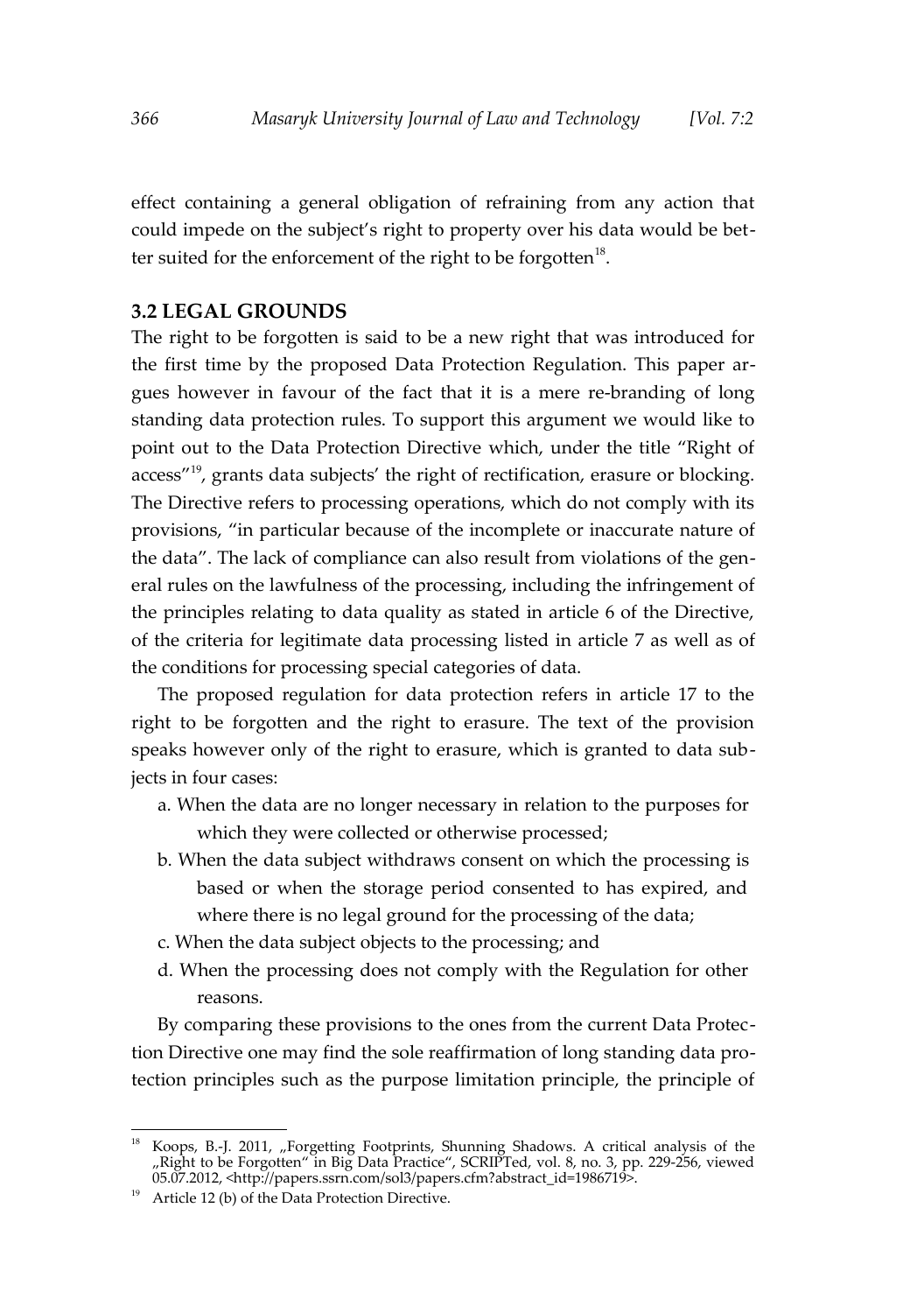lawful processing based on the subject's consent and his right to object. So far, apparently nothing new.

The Regulation introduces however a provision that obliges the controller, if he has made the above mentioned data public, "to take all reasonable steps, including technical measures, in relation to data for the publication of which the controller is responsible, to inform third parties which are processing the data, that a data subject requests them to erase any links to, or copy or replication of that personal data"[20](#page-6-0). This is actually the key provision when relating to the right to be forgotten. In its current form however an actual right to delete, respectively to be forgotten is not contained. For that we have to look back at the draft Regulation from November 2011. There it is stated that "Where the controller […] has made the data public, it shall in particular ensure the erasure of any public Internet link to, copy of, or replication of the personal data relating to the data subject contained in any publicly available communication service which allows or facilitates the search of or access to this personal data"<sup>[21](#page-6-1)</sup>.

By comparing the two provisions it becomes clear that the officially released proposal contains merely an obligation to inform third parties about the request of erasure whereas it is the older version, which actually contains a true right to be forgotten.

The infeasibility of an obligation on behalf of the controller to ensure the erasure of any public reference to the personal data must have struck the European legislator so that he has reviewed his position in the officially released document. This European Data Protection Supervisor, Peter Hustinx, also recognizes the more realistic nature of the obligation of endeavour con-tained in article 17 rather than the initial obligation of result<sup>[22](#page-6-2)</sup>.

## **4 WHAT IS THE RIGHT TO BE FORGOTTEN?**

# **4.1 PERSPECTIVES ON THE RIGHT TO BE FORGOTTEN**

Although many references have been made to the right to be forgotten, it is still unclear what it means, in which conditions it can be invoked and against whom. The doctrine seems to distinguish between two different conceptions regarding this right: the deletion of data in due time and the

<span id="page-6-0"></span><sup>&</sup>lt;sup>20</sup> Article 17 General Data Protection Regulation COM(2012) 11 final.

<span id="page-6-1"></span><sup>&</sup>lt;sup>21</sup> Article 15 parag. 2 General Data Protection Regulation COM(2011) Version 56.

<span id="page-6-2"></span> $22$  Hustinx, P., European Data Protection Supervisor, Opinion on the data protection reform package, Brussels, 7.03.2012.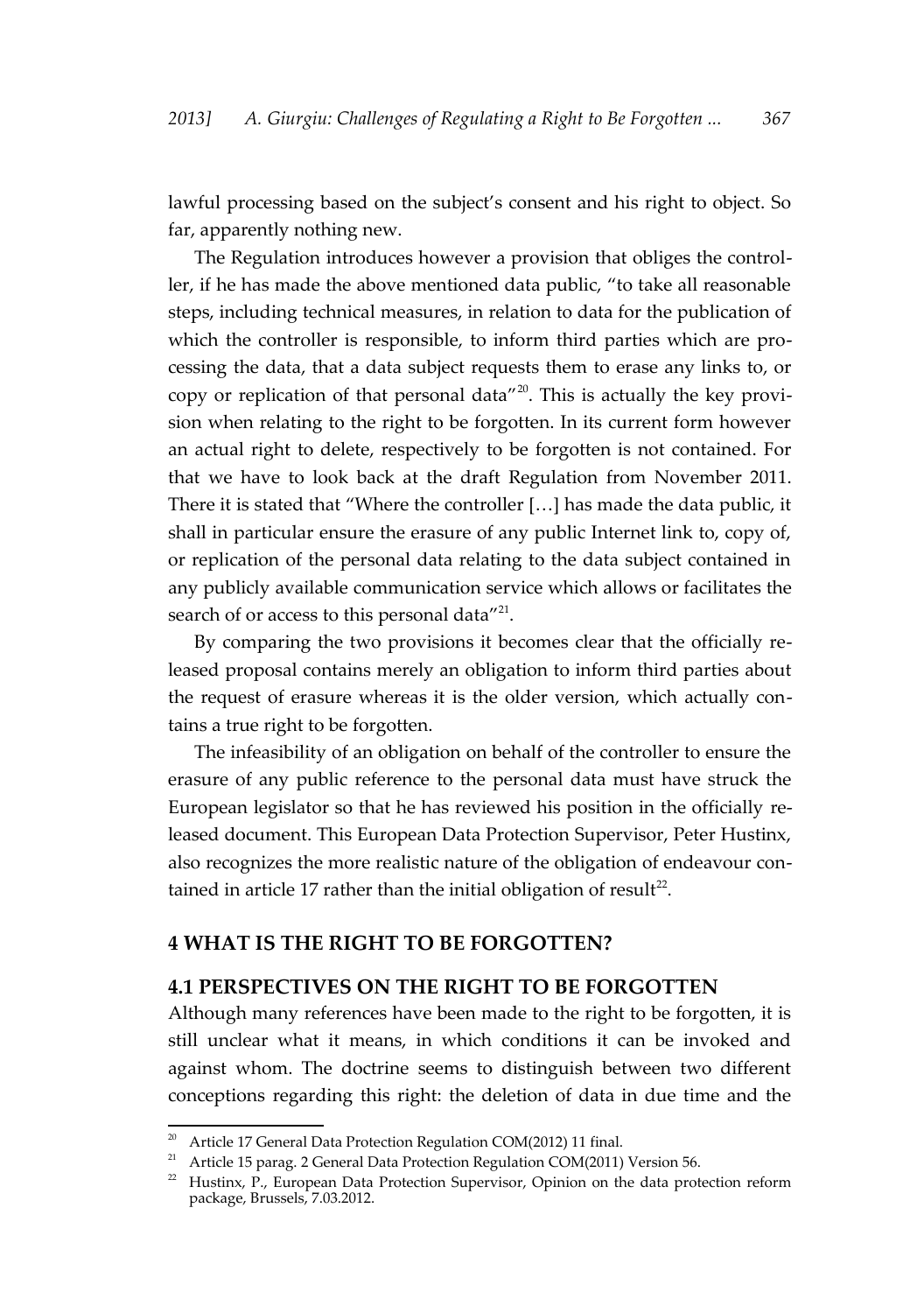clean slate vision. The latter can be again subdivided in a perspective that outdated personal data should not be used against people and an individual self-development perspective (Koops, 2011).

The right to have data deleted in due time might mean according to Koops (2011) the deletion after use, when no longer relevant, when an expiry date elapses or when the drawbacks of retention start outweighing the advantages. He too shares the opinion that in this form the right to be forgotten seems to already be part of the current data protection framework, by granting subjects the right to have personal data deleted when they are no longer relevant, accurate, or following a justified objection.

The perspective of a claim on a clean slate may be traced back to the French law's "*droit a l'oubli*", where it has the meaning of "the right to si-lence on past events in life that are no longer occurring"<sup>[23](#page-7-0)</sup>. It is based on the individual's right to claim that outdated negative information is not used against him (Koops, 2011). In this manner it is usually linked to the interest of criminal offenders not to be confronted with negative information from the past. From this perspective, the right to be forgotten seems to function like a period of prescription.

By citing Rouvroy, Koops (2011) refers to the self-development perspective of the right to be forgotten and describes it as "a right to speak and write freely, without fear of your person(ality) being fixed by what you express; it implies the sense of liberty of writing today and being able to change your mind tomorrow". According to Koops (2011) the right to be forgotten would imply from this perspective "the sense of liberty of expressing yourself freely in the here and now without fear that this might be used against you in the future."

Also from the self-development perspective, Andrade (2012) links the right to be forgotten not to the right to privacy but to the right to identity, when speaking of the right to oblivion as "the right to be different from others, but also the right to be different from oneself, namely from one's past self." Other authors also see the right to be forgotten from the clean slate perspective, from which it tries to ensure the privacy of individuals by al-lowing them to escape the constant persecution of the past<sup>[24](#page-7-1)</sup>.

<span id="page-7-0"></span><sup>23</sup> Bernal, P.A. 2011, "A Right to Delete?", *European Journal of Law and Technology*, vol. 2, no.2, viewed 24.07.2012, <http://ejlt.org//article/view/75/144>.

<span id="page-7-1"></span> $24$  Castellano, P.S. 2012, "The right to be forgotten under European Law: a Constitutional debate", *Lex Electronica*, vol. 16, no.1, viewed 03.07.2012, <http://www.lexelectronica.org/docs/articles\_300.pdf>.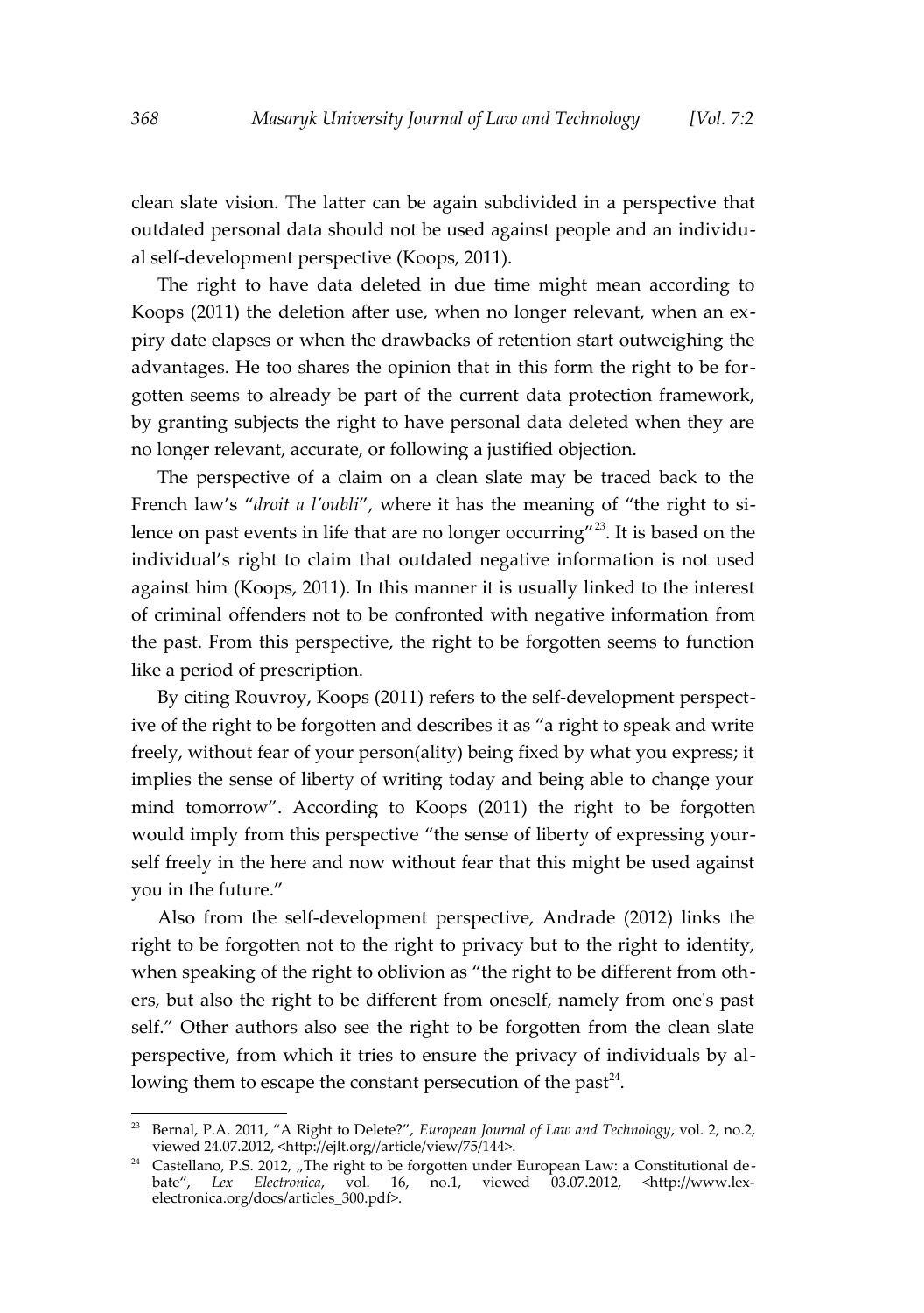#### **4.2 DIFFERENT OFFICIAL VIEWS**

There is anything but a unitary vision regarding this right. According to Viviane Reding herself this is not a new right but "builds on already existing rules which are unfortunately not clear, nor adapted to the Internet age"[25](#page-8-0). In her view the right to be forgotten seems to apply only to the online environment in situations where people have given out that personal information themselves<sup>[26](#page-8-1)</sup>.

The existence of the right to be forgotten in the actual data protection framework is also recognized by the European Digital Rights organization, EDRi. The organization expresses however its concerns about the fact that the right to be forgotten has not been respected. It considers that the proper analysis of the causes for the lack of compliance and the effective implementation of the principle of "privacy by design" are the key for future respect of the right to be forgotten $2^7$ .

The European Data protection Supervisor sees the right to be forgotten as a strengthened right of erasure which would allow for a better enforcement in the digital environment but questions its effectivity and enforceability $^{28}$  $^{28}$  $^{28}$ .

The Article 29 Working Party also welcomes the strengthening of the right to erasure but it too questions the effectiveness of the right to be for-gotten in its current form<sup>[29](#page-8-4)</sup>.

From the official standpoint the right to be forgotten is mainly seen as a strengthening of individuals' rights in order to enable them to protect their privacy in the online environment better. In this context we feel that it is of particular interest to examine its impact on social networks. However, due

<span id="page-8-0"></span><sup>25</sup> Speech Reding, V. 2012, The importance of strong data protection rules for growth and competitiveness, London, 1 March, viewed 05.07.2012, <http://europa.eu/rapid/press-ReleasesAction.do?reference=SPEECH/12/171&format=HTML&aged=0&language=EN &guiLanguage=en>.

<span id="page-8-1"></span><sup>&</sup>lt;sup>26</sup> "If an individual wants to take its data off a service – the data the individual had put on the service – he should be capable of doing so. People will be able to erase the data they have given out if there are no legitimate grounds for retaining it." Speech Reding, V. 2012, The EU Data Protection Reform 2012: Safeguarding Privacy in a Connected World, Brussels, 25 January, viewed 24.07.2012, <http://ec.europa.eu/commission\_2010-2014/reding/pdf/ speeches/ data-protection -reform2012\_en.pdf>.

<span id="page-8-2"></span><sup>&</sup>lt;sup>27</sup> EDRi response to EC consultation on the review of the Data Protection Directive, 15.01.2011, viewed 20.07.2012, <http://www.edri.org/files/20110115\_EDRi\_data\_protection\_final.pdf>.

<span id="page-8-3"></span> $28$  Hustinx, P., European Data Protection Supervisor, Opinion on the data protection reform package, Brussels, 7.03.2012.

<span id="page-8-4"></span><sup>&</sup>lt;sup>29</sup> Article 29 Data Protection Working Party, Opinion 01/2012 on the data protection reform proposals, WP 191, 23.03.2012, viewed 04.07.2012, <http://ec.europa.eu/justice/data-protection/article-29/documentation/opinion-recommendation/files/2012/wp191\_en.pdf>.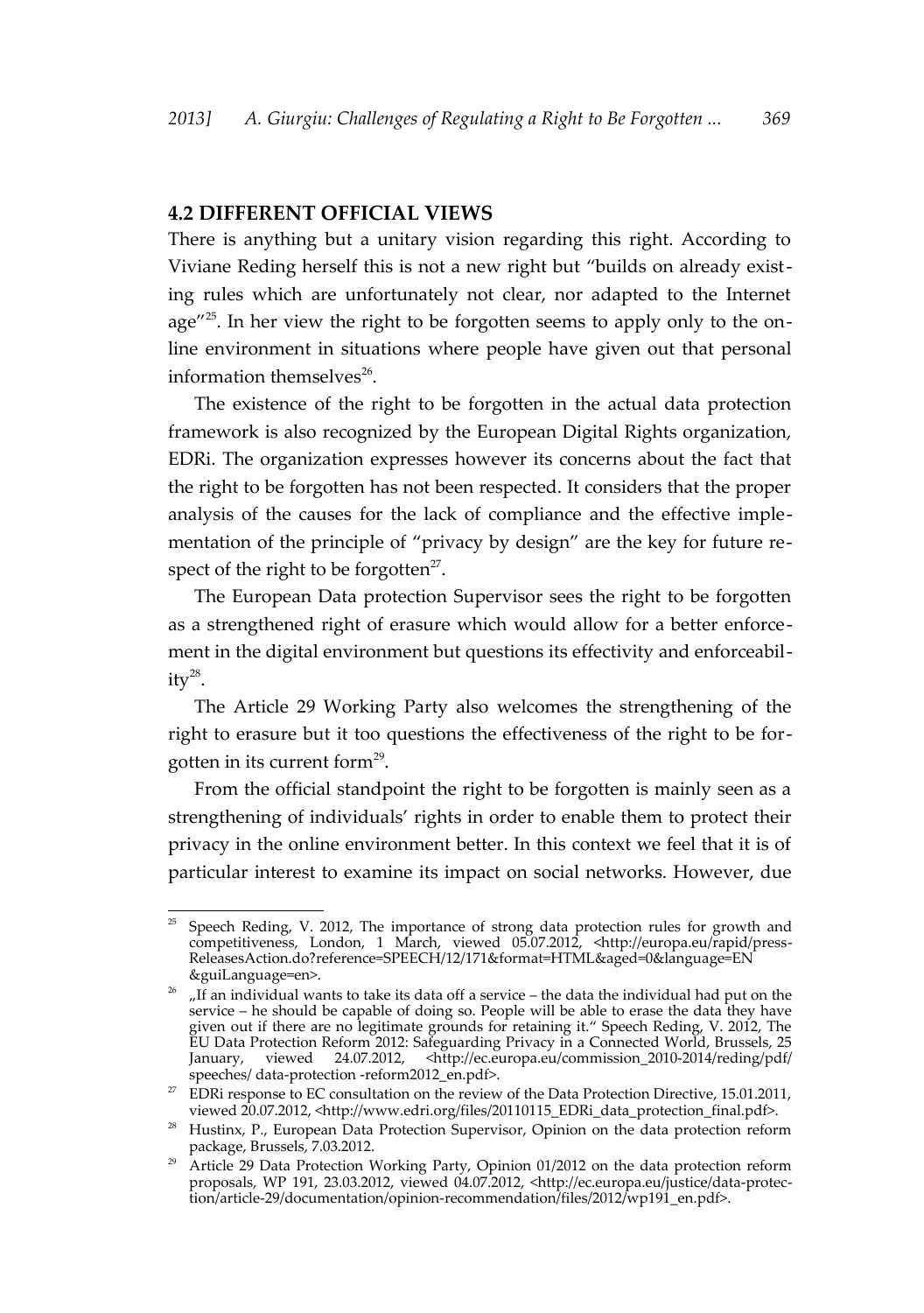to the variety of social networking sites (SNS) and their different ways of functioning, we would like to concentrate on Facebook as it is the one with the greatest social impact because of its widespread worldwide usage. According to a recent article, Facebook is supposed to have surpassed 900 million active users in 2012 $^{\rm 30}$  $^{\rm 30}$  $^{\rm 30}$ .

## **5. THE RIGHT TO BE FORGOTTEN AND FACEBOOK**

# **5.1 FACEBOOK AND THE PURPOSE SPECIFICATION PRINCIPLE**

One of the core principles of data protection is that of lawful processing based on the consent of the data subject. This is the legal ground for collecting and processing personal data by social networks, including Facebook. By signing up to Facebook the subject agrees to the terms and conditions of the company, including to its data use policy with regard to the processing of personal data.

However, according to the purpose specification principle personal data shall be collected for specified, lawful and/or legitimate reasons and not be subsequently processed in ways that are incompatible with those purposes. The main problem with Facebook as with other social networks is the fact that the purpose of the data collection and processing is either not clear, or too broadly formulated $31$ . According to Facebook, its mission is "to give people the power to share and make the world more open and connected"<sup>[32](#page-9-2)</sup>. But the purpose of connecting people is far too broad to correspond to the purpose specification principle. According to the proposed regulation the data subject has the right to obtain from the controller the erasure of his personal data "when the data are no longer necessary in relation to the pur-poses for which they were collected or otherwise processed"<sup>[33](#page-9-3)</sup>.

Moreover Facebook's data use policy states "We store data for as long as it is necessary to provide products and services to you and others, including those described above. Typically, information associated with your account will be kept until your account is deleted. For certain categories of data, we may also tell you about specific data retention practices".

<span id="page-9-0"></span><sup>30</sup> Goldman, D. 2012, "Facebook tops 900 million users", viewed 27.07.2012, <http://money.cnn.com/2012/04/23/technology/facebook-q1/index.htm>.

<span id="page-9-1"></span> $31$  Karg, M., Fahl, C, 2011, "Rechtsgrundlagen für den Datenschutz in sozialen Netzwerken", *Kommunikation und Recht*, vol. 7-8, pp. 453-458.

<span id="page-9-2"></span><sup>32</sup> http://www.facebook.com/facebook/info, viewed 27.07.2012.

<span id="page-9-3"></span><sup>&</sup>lt;sup>33</sup> Article 17 (a) General Data Protection Regulation COM(2012) 11 final.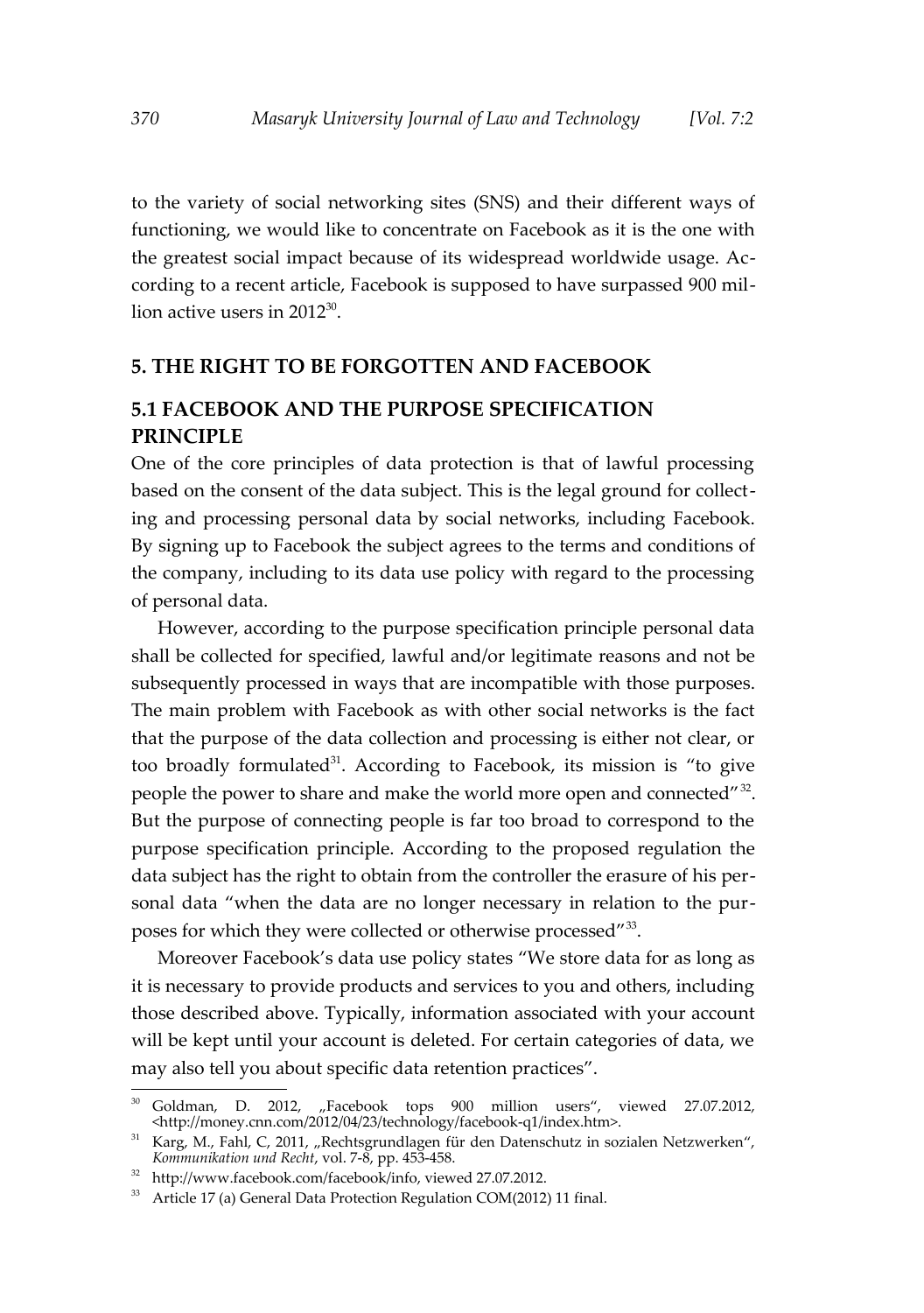Koops (2011) recognizes the danger of "Big Data" which "implies that data processing is based on vague purpose definition to allow unforeseen future uses, and that the data are increasingly used for secondary purposes". In that he sees a challenge to the purpose limitation principle and to the effectiveness of the right to be forgotten.

Having in mind the above mentioned about the neglection of the purpose specification principle by Facebook, it appears very unlikely for the right to be forgotten to be effectively enforced on the grounds of article 17(a) of the proposed regulation when the data is no longer necessary in relation to the purposes for which they were collected or otherwise processed.

### **5.2 WHO IS DATA CONTROLLER ON FACEBOOK?**

Another problem with Facebook is determining against whom the right to be forgotten is enforceable. In order to solve that problem one has to turn to the concept of "controller".

According to the regulation "controller means the natural or legal person, public authority, agency or any other body which alone or jointly with others determines the purposes, conditions and means of the processing of personal data".<sup>[34](#page-10-0)</sup>

Analysing this concept in the cases of social network services, Article 29 Working Party distinguishes between 3 types of controllers: the SNS providers, the application providers and the users.

As data controller, Facebook provides the "means for the processing of user data" as well as the "basic services related to user management" and also determines "the use that may be made of user data for advertising and marketing purposes – including advertising provided by third parties"<sup>[35](#page-10-1)</sup>.

When an individual posts a picture of himself on Facebook, the SNS has the role of a controller and the user is the data subject. The right to be forgotten by deletion of the photo is uncontroversial in this situation as Facebook allows for the user himself to take down the post at any given time. A problem may arise however if the photo has in the meanwhile been copied or reposted by a "friend". Koops (2011) clearly distinguishes between "digital footprints", as data created by users themselves, and "data shadows", as data generated about users by others.

<span id="page-10-0"></span><sup>&</sup>lt;sup>34</sup> Art. 4(5) General Data Protection Regulation COM(2012) 11 final.

<span id="page-10-1"></span><sup>35</sup> Art. 29 WP Opinion 5/2009 on online social networking.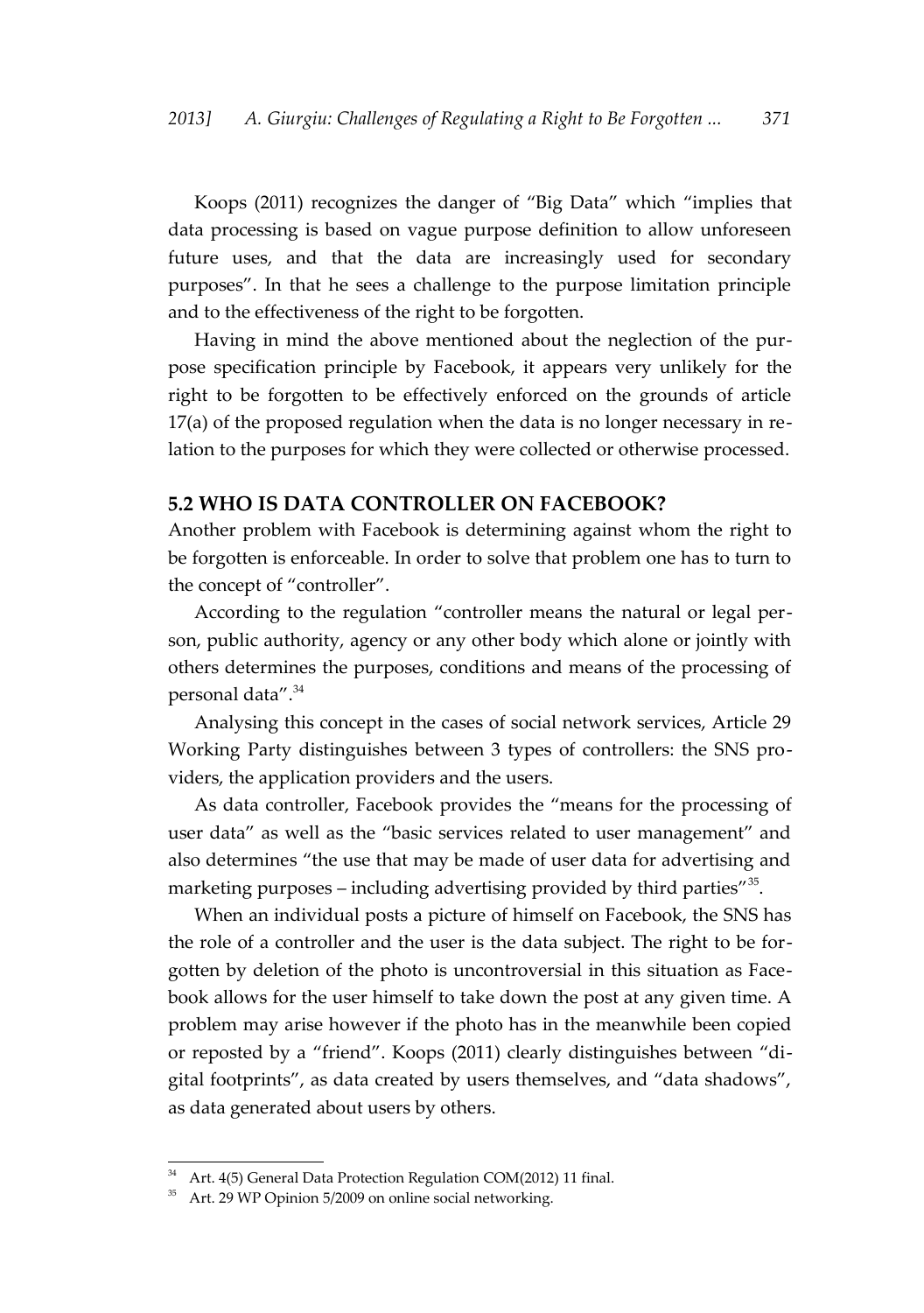In the case of "data shadows", when the photo has been copied and reposted, the user has the first option of requesting the deletion from the friend himself, who is the primary data controller. Should he refuse, the user could turn to Facebook, who also takes the position of a data controller, and ask it to take down the photo. The question remains however if Facebook is entitled to take down a photo against the consent of the person who posted it, in this case the friend who copied/reposted the deleted photo. Such a post could be protected by the right to freedom of expression, so that the data subject would have to prove an infringement to his right to privacy and there would be a need to strike a balance between the friend's right to freedom of expression and the data subjects' right to privacy. Even if the user's takedown request is successful, the drawback of the right to be forgotten is that it has effect only for the future.

According to Art. 29 WP application providers may also act as controllers "if they develop applications which run in addition to the ones from the SNS and users decide to use that application $^{\prime\prime 36}$  $^{\prime\prime 36}$  $^{\prime\prime 36}$ .

A different category of data controllers is formed by the users themselves as indicated in the example above. Although in the majority of cases they act as data subjects, there are situations when they take the position of a data controller. It has been generally argued that individuals who process personal data of others on social networks act as data controllers. They are however usually covered by the "household exemption", the processing being considered to be taking place "in the cause of a purely personal or household activity" of a natural person $37$ . The scope of this exemption set down in the Data Protection Directive has been narrowed by the proposed regulation, which speaks of processing of personal data "by a natural person without any gainful interest in the course of its own exclusively personal or household activity" $3<sup>8</sup>$ , emphasizing the unprofitable character of the activity.

According to Article 29 Working Party (Opinion 5/2009) the exemption does however not apply if someone uses Facebook as a collaboration plattform for an association or a company and acts on their behalf or for the purpose of advancing commercial, political or charitable goals. In these cases

<span id="page-11-0"></span><sup>36</sup> Art. 29 WP Opinion 5/2009 on online social networking.

<span id="page-11-1"></span> $37$  Article 3 (1) Data Protection Directive.

<span id="page-11-2"></span><sup>&</sup>lt;sup>38</sup> Article 2 (2) (d) General Data Protection Regulation.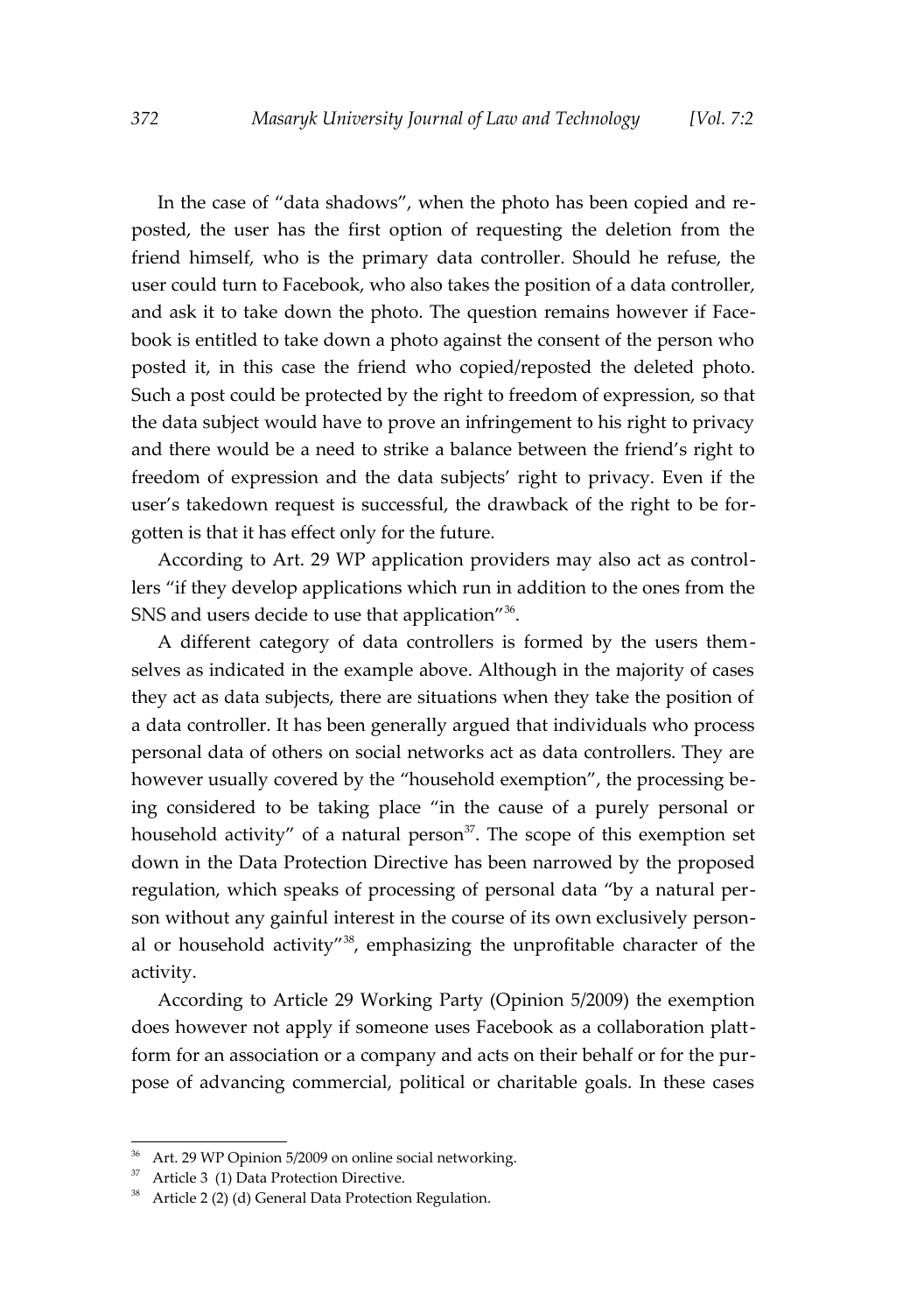the user is considered to act as a controller and therefore needs consent or some other legitimate grounds for the processing.

A high number of contacts would also make the household exemption non applicable<sup>[39](#page-12-0)</sup>, access to profile information being a key element with regard to the application of the household exemption. It is considered by the Article 29 WP (Opinion 5/2009) that "when access to a profile is provided to all members within a SNS or the data is indexable by search engines, access goes beyond the personal or household sphere" resulting in the application of the same legal regime as when any person uses technology platforms to publish personal data on the web.

Even if the household exemption fails to apply, the user may still be protected by the exemption for journalistic purposes, artistic or literary expression and a balance has to be struck between the right to privacy and freedom of expression.

Other exceptions to the right to be forgotten and to erasure set down in the proposed regulation regard reasons of public interest in the area of public health, historical, statistical and scientific purposes, legal data protection obligations and cases when the data processing is restricted $40$ .

As the Article 29 WP has already stressed out (Opinion 5/2009 on online social networking) access and rectification rights, including the right to be forgotten, are not limited to the users of the SNS. Accordingly non-members must also have a means to exercise their right of access, correction and deletion.

There are many situations when Facebook users "tag" a non-member on a photo they post or link them to a specific location like a city, restaurant or bar using location services. One of the main problems is the fact that the person being tagged is not even aware of that action, thus not even realizing the disclosure of his/her personal data.

Moreover through Facebook's "Like-button" data sets can be created about people who are not members of Facebook based on their browsing behaviour. Even more worrying is the fact that the simple existence of the "Like-button" on a certain web page allows Facebook to place cookies and to track the web user, regardless of whether he actually uses the button or not, and that the database thus created can be later linked to the individual'-

<span id="page-12-0"></span><sup>39</sup> Art. 29 WP Opinion 5/2009 on online social networking.

<span id="page-12-1"></span><sup>40</sup> Art. 17 (3) General Data Protection Regulation COM(2012) 11 final.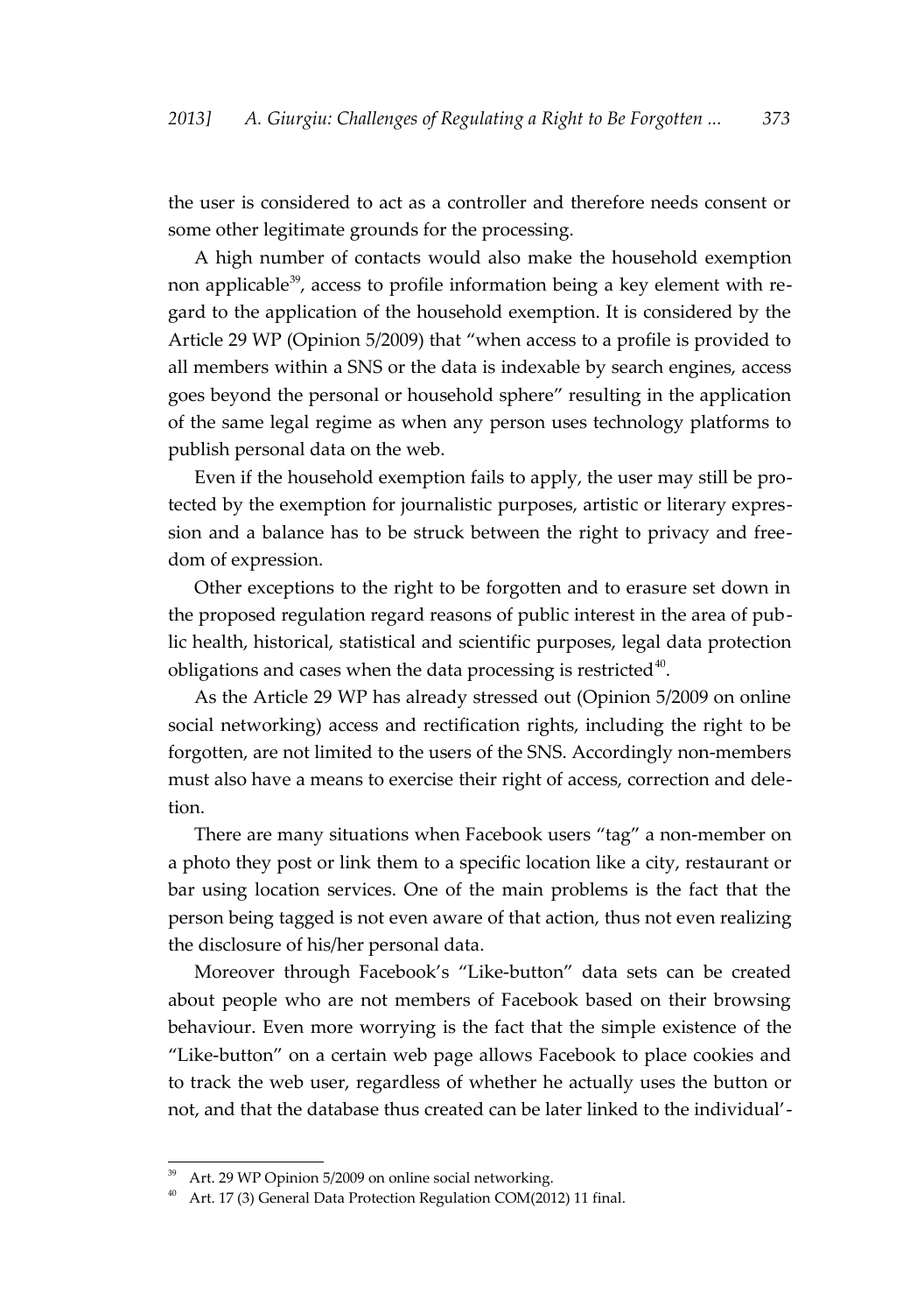s newly created Facebook profile, should he decide to join the network<sup>[41](#page-13-0)</sup>. The data collection through the "Like-button" takes place in the absence of any consent from Facebook non-members and, as Roosendaal eloquently (2012) points out, one cannot assume that non-members have agreed to being subject of the collection by the mere use of the Internet. Moreover there is no specified purpose for the collection of the data. As a non-member of Facebook the data subject has no possibility to exercise his right to access and rectification and thus obtain the deletion of his personal data.

# **6. PRACTICALITY AND ENFORCEABILITY OF THE RIGHT TO BE FORGOTTEN**

#### **6.1 THE NEED FOR A TECHNICAL APPROACH**

Even if one disregards the existing doctrinal controversies over the different approaches to the right to be forgotten, one directly stumbles across the problems regarding its enforceability. In order for it to be effective, there is need for a combination between legal and technical regulatory measures (Koops, 2011). The legal provisions comprised in the proposed regulation have been already analysed above. But the right to be forgotten needs to be strengthened by appropriate technical measures.

The Commission itself recognized the need to set out obligations for data controllers in form of technical and organizational measures in the design and operation of ICT according to the principles of privacy by design and privacy by default $42$ . Although having been around for about twenty-five years, PETs as means of enhancing privacy or control, have proved to be quite unsuccessful due to weak consumer demand, high implementation costs and the fact that online advertising enable firms to make huge profits based on the collection, analysis and sharing of consumer data<sup>[43](#page-13-2)</sup>.

Mayer-Schönberger (2009, p. 171), sees a possible solution<sup>[44](#page-13-3)</sup> to the problem of digital remembering in the introduction of expiration dates, under

<span id="page-13-0"></span><sup>&</sup>lt;sup>41</sup> Roseendaal, A. 2012, "We Are All Connected to Facebook...by Facebook!", in Gutwirth, S., Poullet, Y., De Hert, P. & Leenes, R. (eds.), *European Data Protection: In Good Health?*, Springer, Dordrecht, Heidelberg, London and New York, pp. 3-19.

<span id="page-13-1"></span><sup>42</sup> Art. 23 General Data Protection Regulation COM(2012) 11 final.

<span id="page-13-2"></span> $43$  For the difference between PETs and privacy by design and their classification see Rubinstein, I. S., 2011, "Regulating Privacy by Design", in Berkley Technology Law Journal, vol. 26, no. 3, pp. 1409-1455.

<span id="page-13-3"></span><sup>&</sup>lt;sup>44</sup> Other solutions he discusses are digital abstinence, information privacy rights empowering people to maintain digital control, a digital privacy rights infrastructure based on the principle of digital rights management, cognitive adjustment, information ecology and perfect contextualization. Mayer-Schönberger, 2009, pp. 128-168.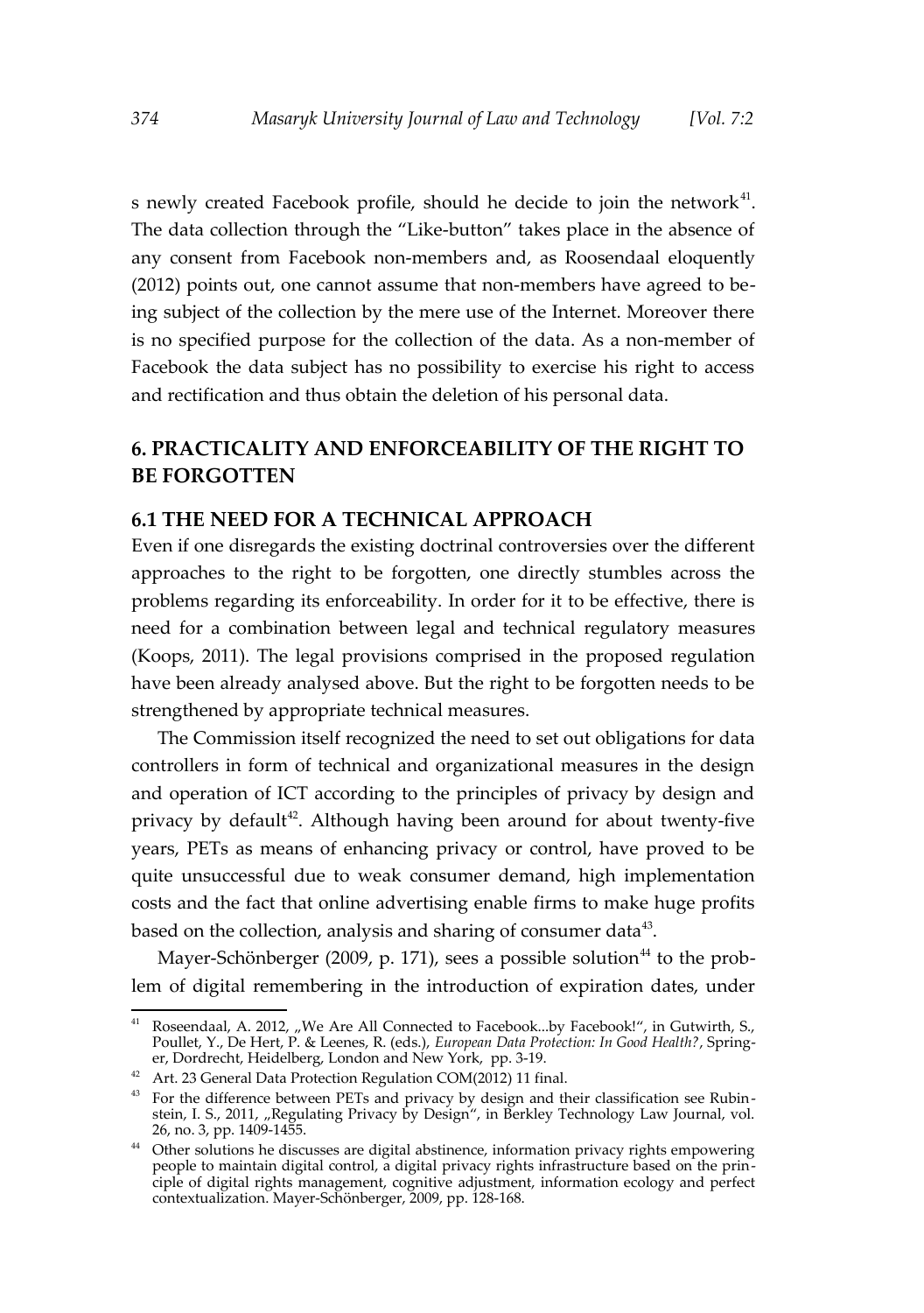the form of meta-information associated with a piece of information, which would be determined by the subjects and thus allow for automatic deletion of the information. In his book he even proposed the solution of negotiating expiration dates between transactional parties (2009, p. 185).

Andrade (2012) has pointed out to already existing initiatives in this direction such as the software Vanish, that enabled users to control the "lifetime" of any kind of data stored in the cloud, including information on Facebook<sup>[45](#page-14-0)</sup>. Another possible approach is seen in the German start-up-Xpire which developed software that enables users to attach expiry dates to digital content<sup>[46](#page-14-1)</sup>, including to images uploaded to Facebook.

Other possible ways of "being forgotten" by the Internet have been seen in newly developed services to bury information (Weber, 2011) so that the retrieval becomes extremely difficult, if not impossible. This is considered to be an option to the actual deletion of the information. There are also companies specializing in online reputation management like reputation.com whose task it is to make people and businesses look their best on the Internet.

Dumortier (2009) suggests increasing the responsibility of operators of SNS like Facebook by making them accountable for the design of the site. He proposes that European authorities demand Facebook to adapt the architecture of the site according to the user's interests in order to limit the data collection according to a more specific purpose and allow for the collection of adequate, non-excessive and relevant data according to that purpose. He too is an advocate of using pseudonyms.

#### **6.2 EUROPEAN-AMERICAN GULF REGARDING PRIVACY**

Even if the right to be forgotten would be properly defined, its scope clear, the conditions in which it could be asserted properly determined and its enforcement unproblematic, the clash between the American and the European conceptions of balance between privacy and free speech would still remain.

The fact that, as Werro (2009) put it, "the Europeans trust in the government and distrust the market, while Americans take precisely the opposite

<span id="page-14-0"></span><sup>&</sup>lt;sup>45</sup> Markhoff, J. 2009, "New Technology to Make Digital Data Self-Destruct", viewed 23.07.2012, <http://www.nytimes.com/2009/07/21/science/21crypto.html>.

<span id="page-14-1"></span><sup>46</sup> http://www.backes-srt.de/produkte/x-pire/, viewed 20.07.2012.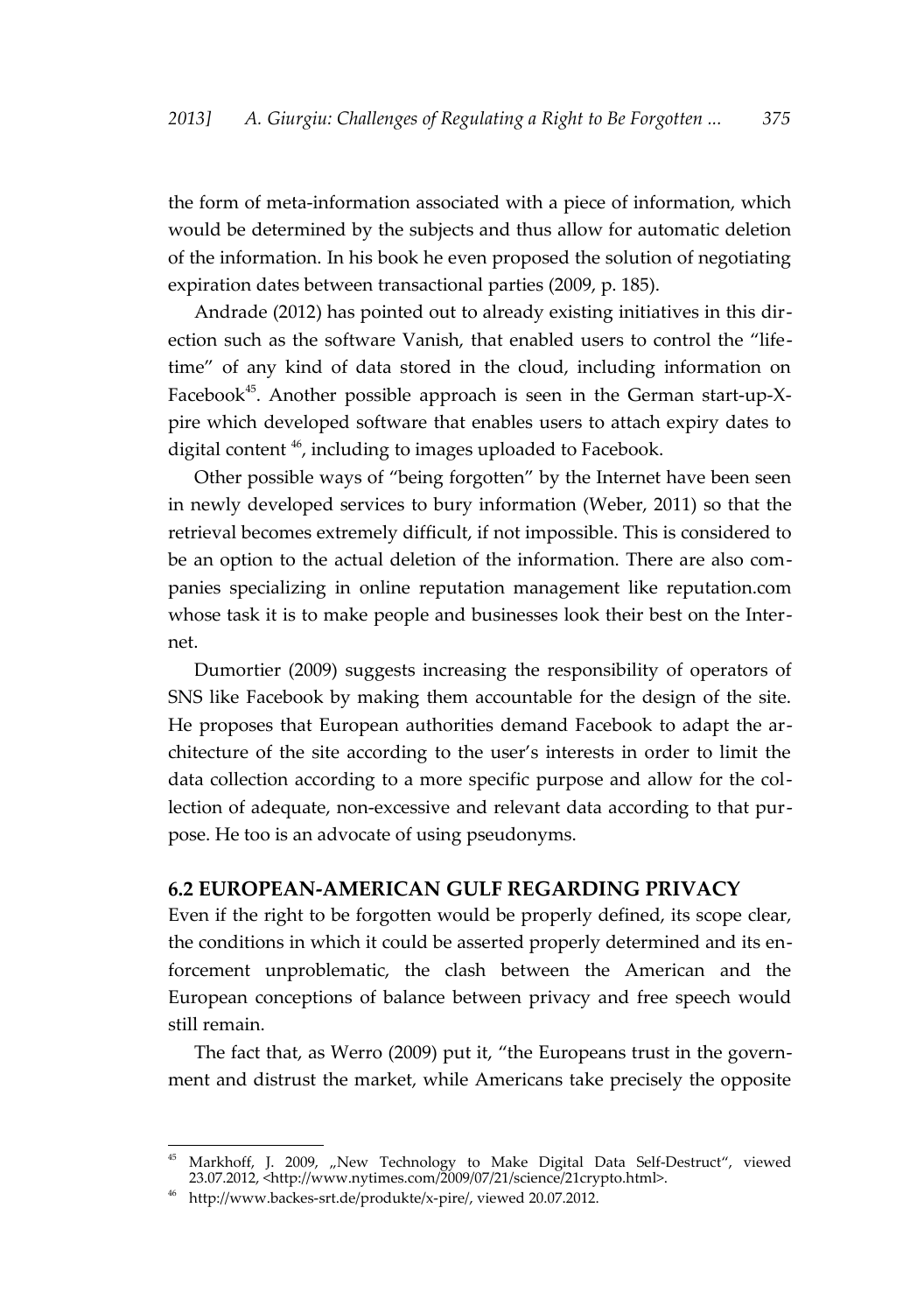view" resulted in different approaches to the right to privacy on the two continents.

Under U.S. law the utmost importance is granted to freedom of speech and freedom of the press, to the possible detriment of the individual's right to privacy. According to the First Amendment of the American Bill of Rights "Congress shall make no law […] abridging the freedom of speech, or of the press  $[...]^{n47}$  $[...]^{n47}$  $[...]^{n47}$  leaving the right to be forgotten unprotected in the United States<sup>[48](#page-15-1)</sup>.

The European approach is different. The protection of the individual's private and family life is stated in the European Convention on Human Rights (Article  $8$ )<sup>[49](#page-15-2)</sup> and in the Charter of Fundamental Rights of the European Union (Article  $7)^{50}$  $7)^{50}$  $7)^{50}$ . Moreover the Council's Convention 108<sup>[51](#page-15-4)</sup> and the Data Protection Directive grant subjects the right to the protection of their personal data recognizing a right to erasure while the proposed Regulation foresees a right to be forgotten.

The scope of the application of the European data protection rules has been extended to include controllers not established in the Union, as long as the data subject resides in the Union and the processing activities concern "the offering of goods and services to such data subjects" or "the monitor-ing of their behaviour"<sup>[52](#page-15-5)</sup>.

However the unilateral statement on behalf of the European legislator, that companies like Google and Facebook shall fall under European jurisdiction if their activities concern European citizens, is far from being an easily enforceable provision.

The case of Yahoo! v. LICRA is a very good example for a situation in which European jurisdiction is denied by American courts because of different views. In the case concerning the sale of memorabilia from the Nazi

<span id="page-15-0"></span> $47$  Bill of Rights of the United States of America (1791), viewed 14.07.2012, <http://billofrightsinstitute.org/founding-documents/bill-of-rights/>.

<span id="page-15-1"></span> $48$  Werro, F. 2009, "The Right to Inform v. The Right to be Forgotten: A Transatlantic Clash", in *Liability in the Third Millenium, Colombi Ciacchi*, A., Godt, C., Rott, P. & Smith, L.J. (eds.), Baden-Baden, F.R.G., Nomos, viewed 14.07.2012, <http://ssrn.com/abstract=1401357>.

<span id="page-15-2"></span><sup>49</sup> European Convention on Human Rights, viewed 13.07.2012, <http://www.echr.coe.int/NR/rdonlyres/D5CC24A7-DC13-4318-B457-5C9014916D7A/0/ CONVENTION\_ENG\_WEB.pdf>.

<span id="page-15-3"></span><sup>50</sup> Charter of Fundamental Rights of the European Union, viewed 13.07.2012, <http://www.europarl.europa.eu/charter/pdf/text\_en.pdf>.

<span id="page-15-4"></span><sup>&</sup>lt;sup>51</sup> Convention for the Protection of Individuals with regard to Automatic Processing of Personal Data, Strasbourg, 28.01.1981, viewed 23.07.2012, <http://conventions.coe.int/ Treaty/en/Treaties/Html/108.htm>.

<span id="page-15-5"></span><sup>&</sup>lt;sup>52</sup> Article 3(2) of the General Data Protection Regulation COM(2012) 11 final.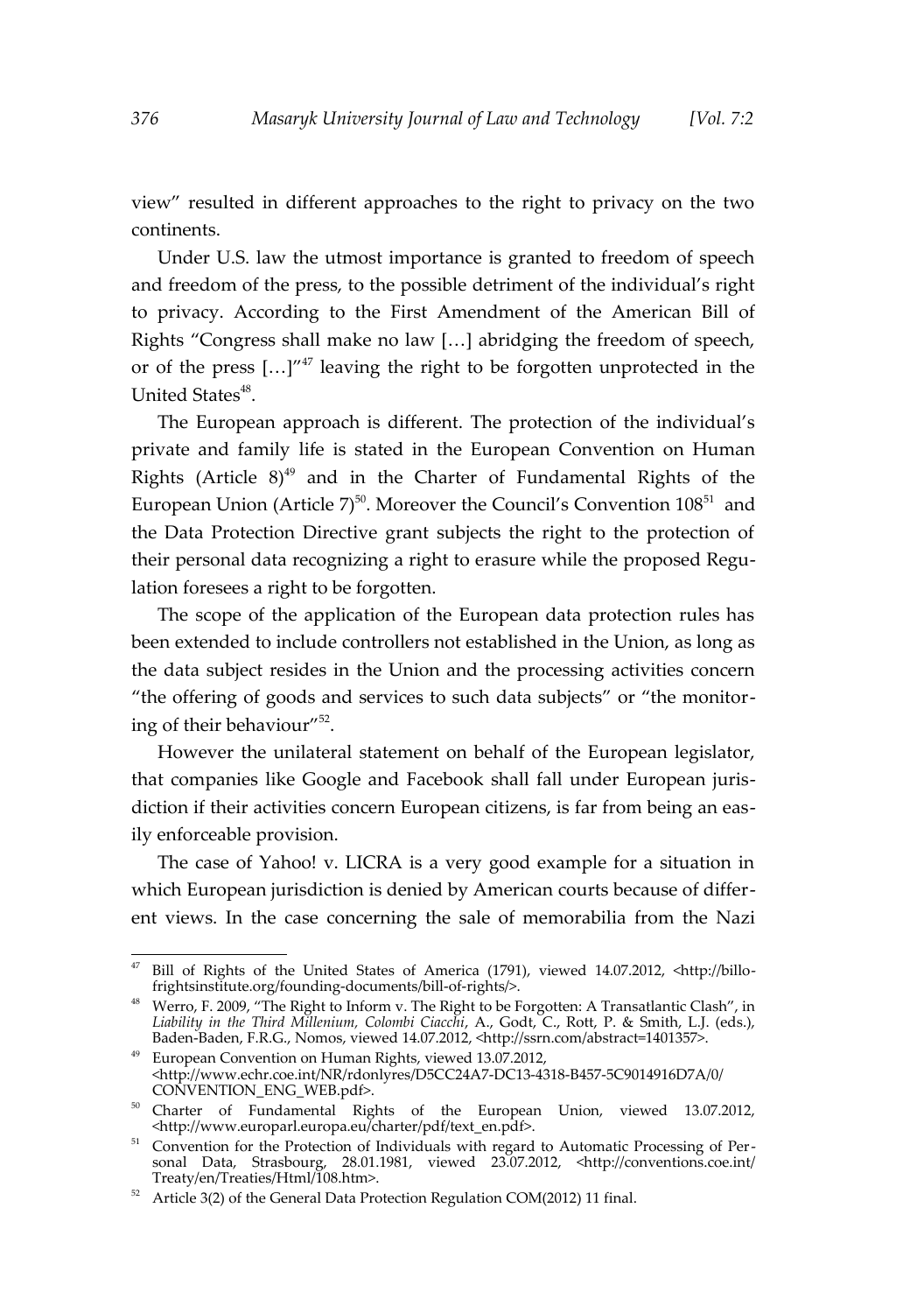period through Yahoo's auction site to French citizens, the High Court of Paris concluded that Yahoo violated the French Criminal Code and sought a Motion to Dismiss. On the other side of the Atlantic however, the United States District Court for the Northern District of California found the decision of the French court to be inconsistent with the First Amendment to the U.S. Constitution relating to freedom of expression and thus inapplicable in the  $U.S.<sup>53</sup>$  $U.S.<sup>53</sup>$  $U.S.<sup>53</sup>$ 

Considering the clash of approaches between Europeans and Americans with regard to the right to privacy and the impossibility of an actual enforcement of European principles onto American companies, as illustrated in the Yahoo! v. LICRA case, it remains doubtful if the proposed right to be forgotten will actually have an impact on SNS like Facebook and be able to protect individual rights as it was intended to.

#### **7 CONCLUSIONS**

In today's digital era our past has become ubiquitous. Every move we have made has been indexed, analysed, evaluated, resulting in a complex digital image which risks overgrowing who we are in the present.

The need to counteract this development by explicitly regulating a right to be forgotten comes as no surprise. However, considering the Data Protection Directive's provisions regarding the right of access, in particular the right to request erasure, and the already existing collection limitation, purpose specification, data quality and use limitation principles, advertising a supposedly newly introduced right is rather unsupported. The right to be forgotten appears as a way of strengthening already existing data principles and the right to erasure. The discussion should rather be focused on the reasons for the failure of the rights and principles contained in the Data Protection Directive.

Expressly addressing the need to forget by the European legislator is nevertheless welcomed. But it remains quite doubtful if the mentioned right will be successful in the context of its blurry regulation. Does it mean the deletion of data in due time or the right to a clean slate? Does the latter approach suggest that outdated personal data should not be used against

<span id="page-16-0"></span><sup>53</sup> For details see Mankowski, P., 2002, "U.S. District Court for the Northern District of California: Yahoo vs. LICRA" Rechtsprechung, in MMR – MultiMedia und Recht, vol. 1, pp. 26-30 and also Greenberg, M., H. 2003 ,, A Return to Lilliput: The LICRA V. Yahoo! Case And The Regulation Of Online Content In The World Market", in Berkeley Technology Law Journal, vol. 18, pp. 1191-1258, viewed 14.07.2012, <http://www.btlj.org/data/articles/18\_04\_05.pdf>.